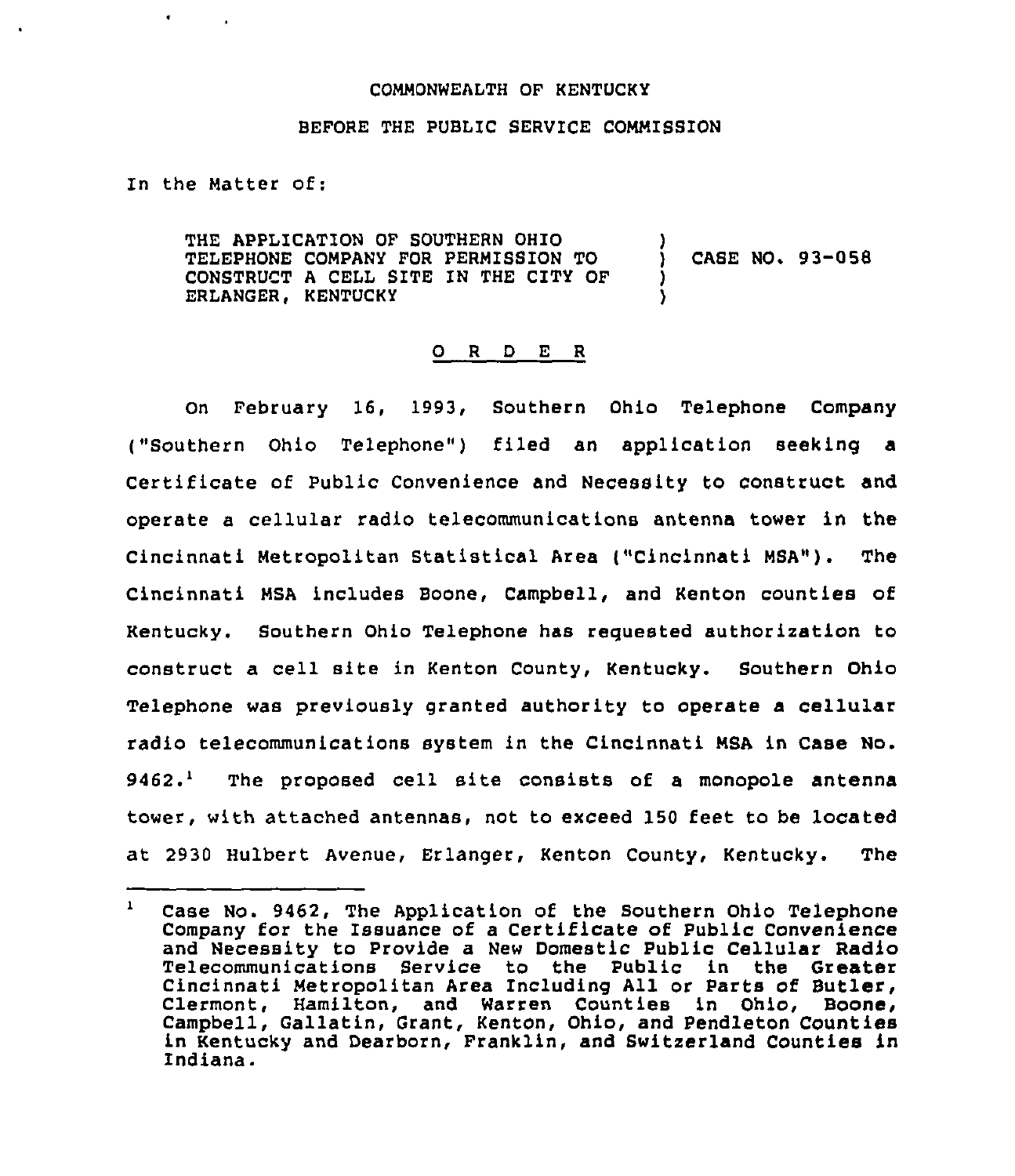coordinates for the proposed cell site are North Latitude 39° 02' 02" by West Longitude 84° 35' 38".

Southern Ohio Telephone has provided information regarding the structure of the tower, safety measures, and antenna design criteria for the proposed cell site. Based upon the application, the tower and foundation design appears to meet the criteria of the Building Officials and Code Administrators International, Ino. National Building Code with reference to earthquakes, winds, and tornadoes.

Pursuant to KRS 100.324(l), the proposed cell site's construction is exempt from local soning ordinances. However, Southern Ohio Telephone has notified the local planning and soning authority of the proposed construction. Southern Ohio Telephone has filed applications with the Federal Aviation Administration and the Kentucky Airport Zoning Commission seeking approval for the construction and operation of the proposed cell site. Both applications have been approved.

Southern Ohio Telephone has filed notices verifying that each property owner and/or resident within 500 feet of the proposed cell site has been notified of the pending construction. The notice solicited any comments and informed the property owners and/or residents of their right to intervene. No comments have been received.

Pursuant to KRS 278.280, the Commission is required to determine proper practices to be observed when it finds, upon complaint or on its own motion, that the facilities of any utility

 $-2-$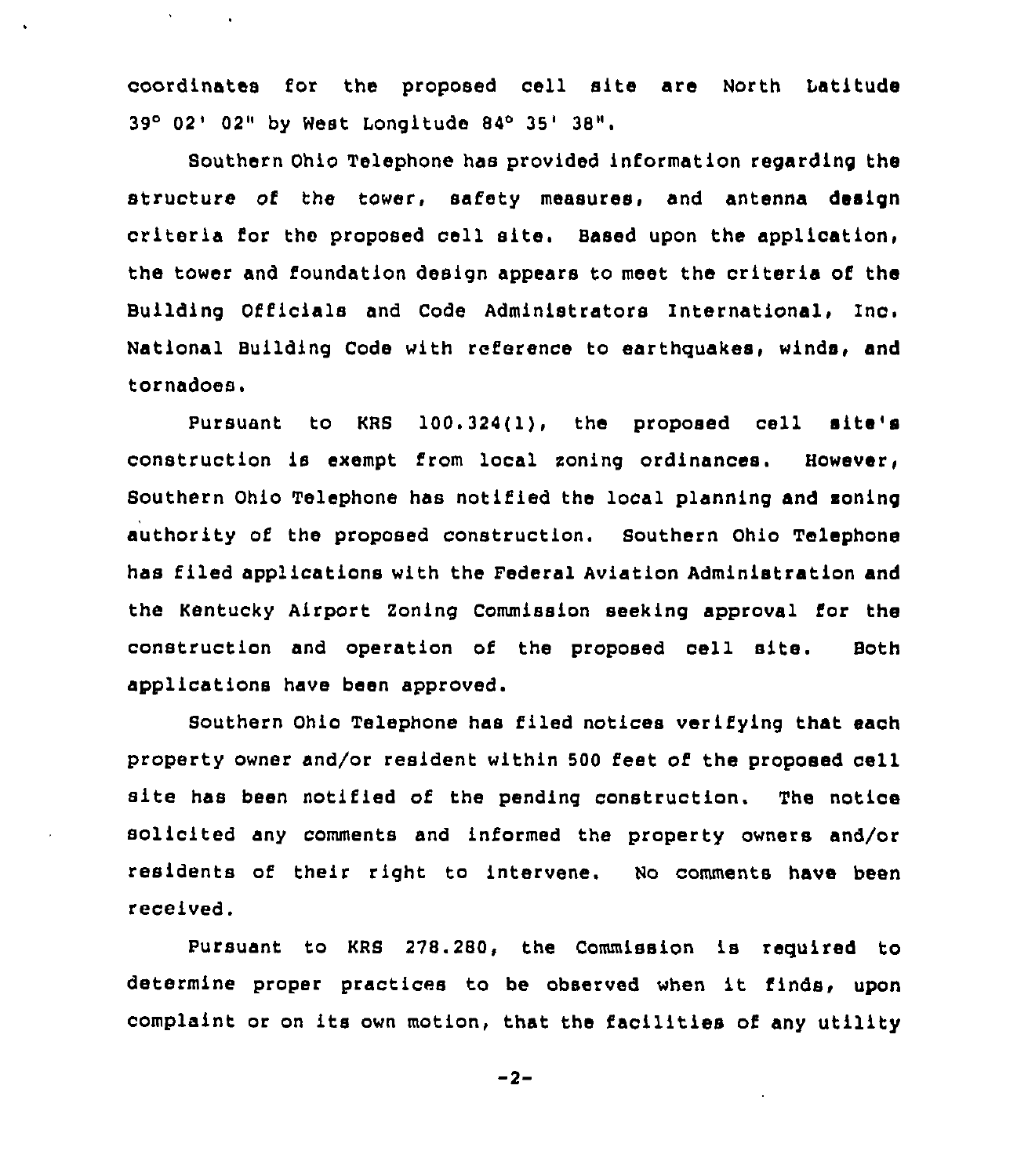subject to its jurisdiction are unreasonable, unsafe, improper, or insufficient. To assist the Commission in its efforts to comply with this mandate, Southern Ohio Telephone should notify the Commission lf it does not use this antenna tower to provide cellular radio telecommunications services in the manner set out in ita application and this Order. Upon receipt of such notice, the Commission may, on its own motion, institute proceedings to consider the proper practices, including removal of the unused antenna tower, which should be observed by Southern Ohio Telephone.

The Commission, having considered the evidence of record and being otherwise sufficiently advised, finds that Southern Ohio Telephone should be granted <sup>a</sup> Certificate of Public Convenience and Necessity to construct and operate the proposed cell site in the Cincinnati MSA under its previously approved tariff.

IT IS THEREFORE ORDERED that:

 $\bullet$ 

1. Southern Ohio Telephone be and it hereby is granted a Certificate of Public Convenience and Necessity to construct and operate a monopole antenna tower, with attached antennas, not to exceed 150 feet to be located at 2930 Hulbert Avenue, Erlanger, Kenton County, Kentucky. The coordinates for the proposed cell site are North Latitude 39°02' 02" by West Longitude 84°35' 38".

2. Southern Ohio Telephone shall immediately notify the Commission in writing, if, after the antenna tower is built and utility service is commenced, the tower is not used for a period of 3 months in the manner authorised by this Order.

-3-